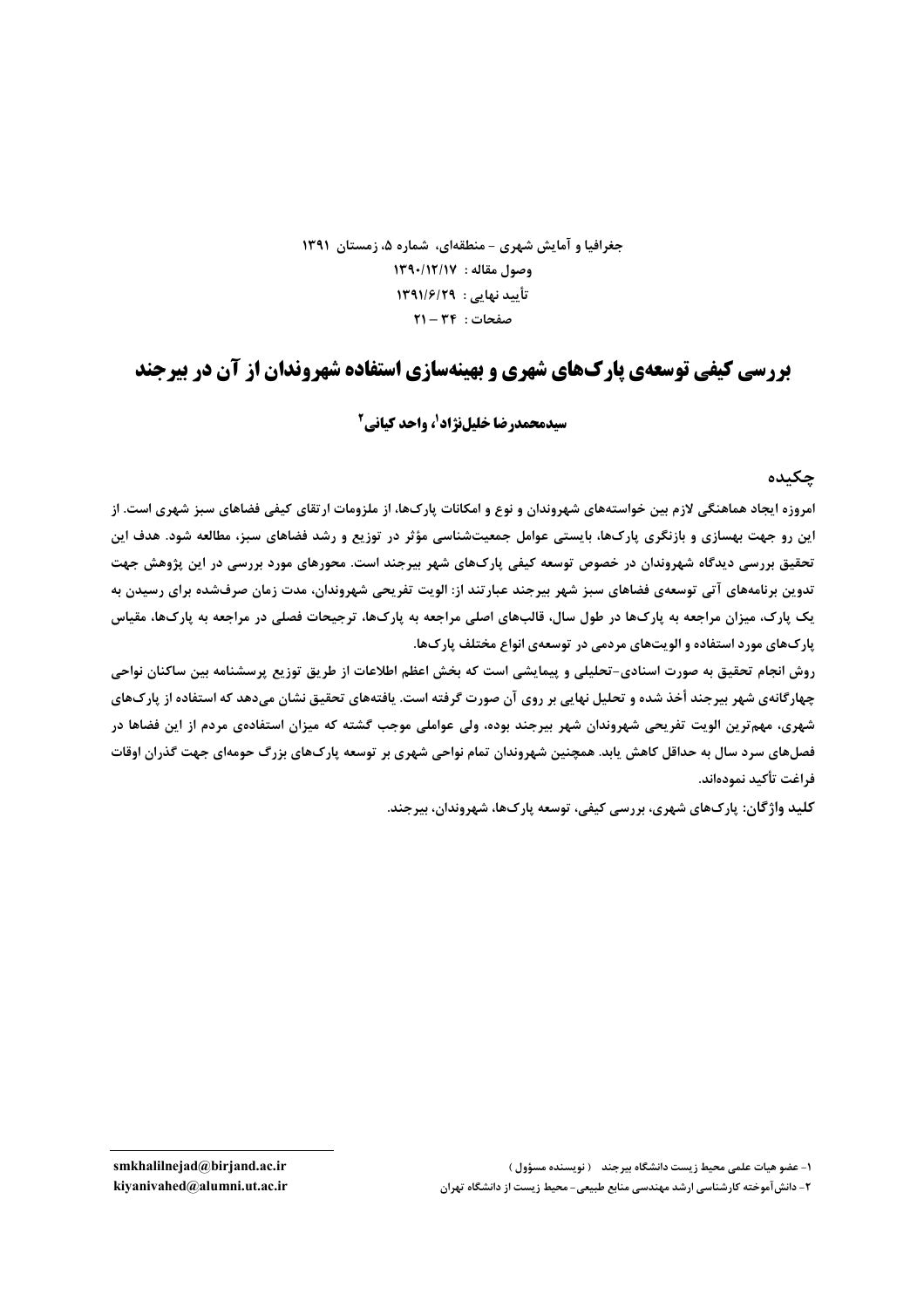جغرافیا و آمایش شهری-منطقهای، سال دوم، شماره ۵، زمستان ۱۳۹۱

مقدمه

در شهرهای تاریخی مسلمین، باغها، تأمین کنندهی رابطه انسان با طبیعت بودند *(امین زاده، ۱۳۷۹: ۵۱).* در شهر بيرجند نيز، شمار قابل ملاحظهاى باغ و باغ منـزل وجود داشت. علاوه بر این باغها، تعدادی باغ در خـارج شهر نیز وجود داشت *(رضایی، ۱۳۸۱: ۲۷۱)*. در مسـیر تحولات تعداد زیادی از باغهای قدیمی جای خود را به ساختوسازها دادند و بسیاری از زمینهای حاصلخیـز تبدیل به بسترهای آسفالتهی کوچه و بازار گردیدند. از این رو برنامهریزی برای احداث فضاهای سبز عمـومی در این شـهر بـه دهـهی ۴۰ شمسـی برمـیگـردد کـه تلاش هایی برای کاشت درختان کاج در سطح وسیعی صورت گرفت. اولین پارک عمومی شـهر، قبـل از دهـه ۵۰ و با عنوان باغ ملي شهرداري، احداث گرديـد. پـس از آن و در سبال هسای ۱۳۵۱ و ۱۳۵۹، بسه ترتیسب پارکهای آزادی و وحدت ایجاد گردیدنـد *(شکل ۱)*. امـروزه بخـش عمـدهى فضـاهاى سـبز عمـومى شـهر بيرجند ,ا يارکها، تشکيل مي دهند، که مطـابق شـکل ۲، بخش اعظم آنهـا در دهـههـای ۷۰ و ۸۰ طراحـی و احداث گردیده، بهطوری که از تعداد حـدود ۸۰ پـارک موجود، بیش از ۷۰ مورد آن در فاصلهی سال های ١٣٧٠ تا ١٣٨٨، ايجاد شدهاند (موسوى، ١٣٨٨: ٩). نكته مهم اين كه با توجه به نقش فضـاهاى سـبز ايـن شهر در سلامت شهروندان و پایداری شهر، بررسیهای جامعی برای آگاهی از کیفیت و کمیت عوامل مـؤثر در افزایش جاذبه این عرصهها انجام نشده، بـه طـوری کـه مے توان گفت پـس از احـداث پـار کـهـای عمـومی متعددی که در دو دههی اخیر صورت گرفتـه، ارزیـابی از میزان رضایتمندی شهروندان از شرایط موجود ایـن فضاها صورت نگرفته است. اهداف تحقیق پیش رو بـه صورت زیر قابل طرح است: - آگاهی از نظریـات شـهروندان در خصـوص توسـعهى کیفی پارکھای شہری

- تعیین برنامههای آتی توسعه پارکهای شهر بیرجنـد متناسب با نیازها و الویتهای مردمـی (تـدوین چشمانداز توسعهی یارکهای شهری)

بر این اساس فرضیههای این تحقیق عبارت هستند از: – توسعهی زمین های بازی کودکان و یارک&ایعمومی در مقیاسهای همسایگی و فراشهری، به عنوان یکی از نيازهاي اصلي مردم مطرح است. - از نظر متغیّرهای جمعیّتشناختی،نیازها و الویتهای متنوع شهروندان مختلف در مورد استفاده از پارکهای شهري، يكي از عوامل تعيـين كننـده در ميـزان و نـوع استفاده از یارکها میباشد.

#### مواد و روش

با توجه به موضوع تحقیق، حوزه مطالعاتی و مسائل آن، برای تکمیل اطلاعات مـورد نیـاز پـژوهش حاضـر، ترکیبـی از روشهـای اسـنادی- تحلیلـی و پیمایشـی استفاده شـده اسـت. اطلاعـات مـورد نيـاز در بخـش مطالعات كتابخانهاى بيشتر از منابع مدون و معتبر أخذ شده و در بخـش جمـع[وری نظـرات سـاکنین نـواحی مختلف شهر بيرجند، روند تحقيق به صورت ميـداني و توزیع پرسشنامه در میان شهروندان، در اسفندماه سال ۱۳۸۶، صورت گرفتـه و بـه تحليـل نهـايي موجـود انجامیده است. در این پژوهش جهت تعیین اعتبار ابزار اندازه گیری از روش آلفـای کرونبـاخ اسـتفاده گردیـده است. بدین منظور تعدادی پرسشنامه در بین جامعهی آماری مورد نظر توزیع و سپس جمعآوری شد و مقـدار 1 = 0.797 به دست آمد. جامعهی آماری تحقیــق، کــل شهر بيرجند است كه با توجه به هدف تحقيق (تـدوين چشمانداز توسعه پارکهای شهری) و مشخصـات کلـی فضای سبز این شهر (توسعه کمّبی و کیفـی، مقیـاس پارکها، تنوع و …)، انتخـاب شـده و حجـم نمونـه بـا استفاده از فرمول کوکران، برابر ۴۰۰ نفر از شـهروندان، محاسبه شده است. بر این اسـاس بـا اسـتفاده از روش نمونه گیری وضعی، پاسخ دهندگانی با ساختارهای سنی و جنســی متفــاوت از چهــار ناحیــه شــهری، انتخــاب شدهاند. در نهایت بـرای سـنجش میـزان رضـایتمندی شهروندان، از فرمول سطح همگن استفاده شده کـه در آن سطوح مختلف رضايتمندى مشخص شده است.

٢٢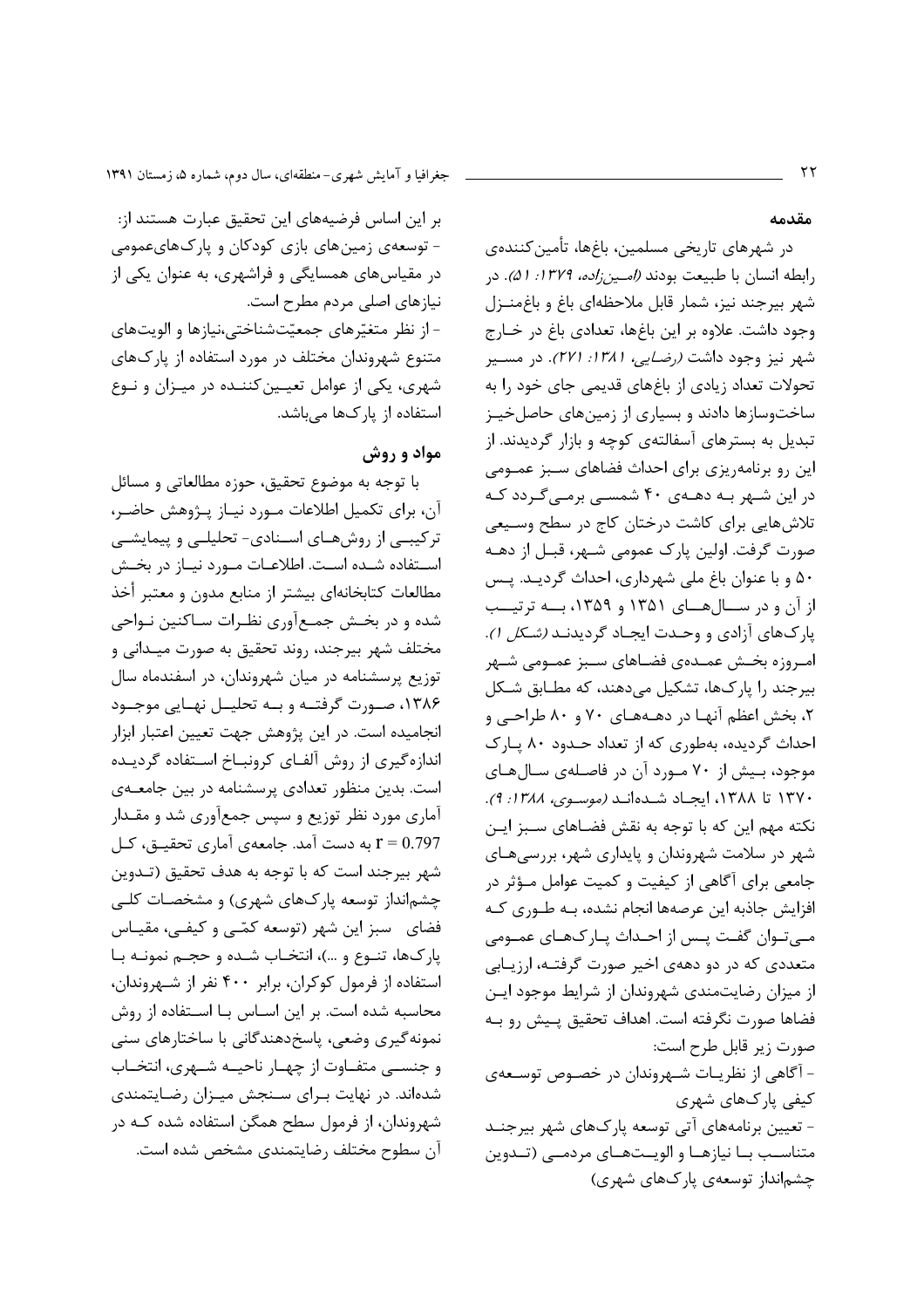

شکل ۱: تصویر هوایی محدودهی پارک آزادی بیرجند (احداث شده در سال ۱۳۵۱ شمسی) مأخذ: http://www.birjandcity.com (با تغييرات و اضافات نكارندگان)



شکل ۲: نمودار تجمعی سطح پارکھای شهر بیرجند از سال ۱۳۵۰ تا ۱۳۸۷ مأخذ: موسوى، ١٣٨٨: ١۴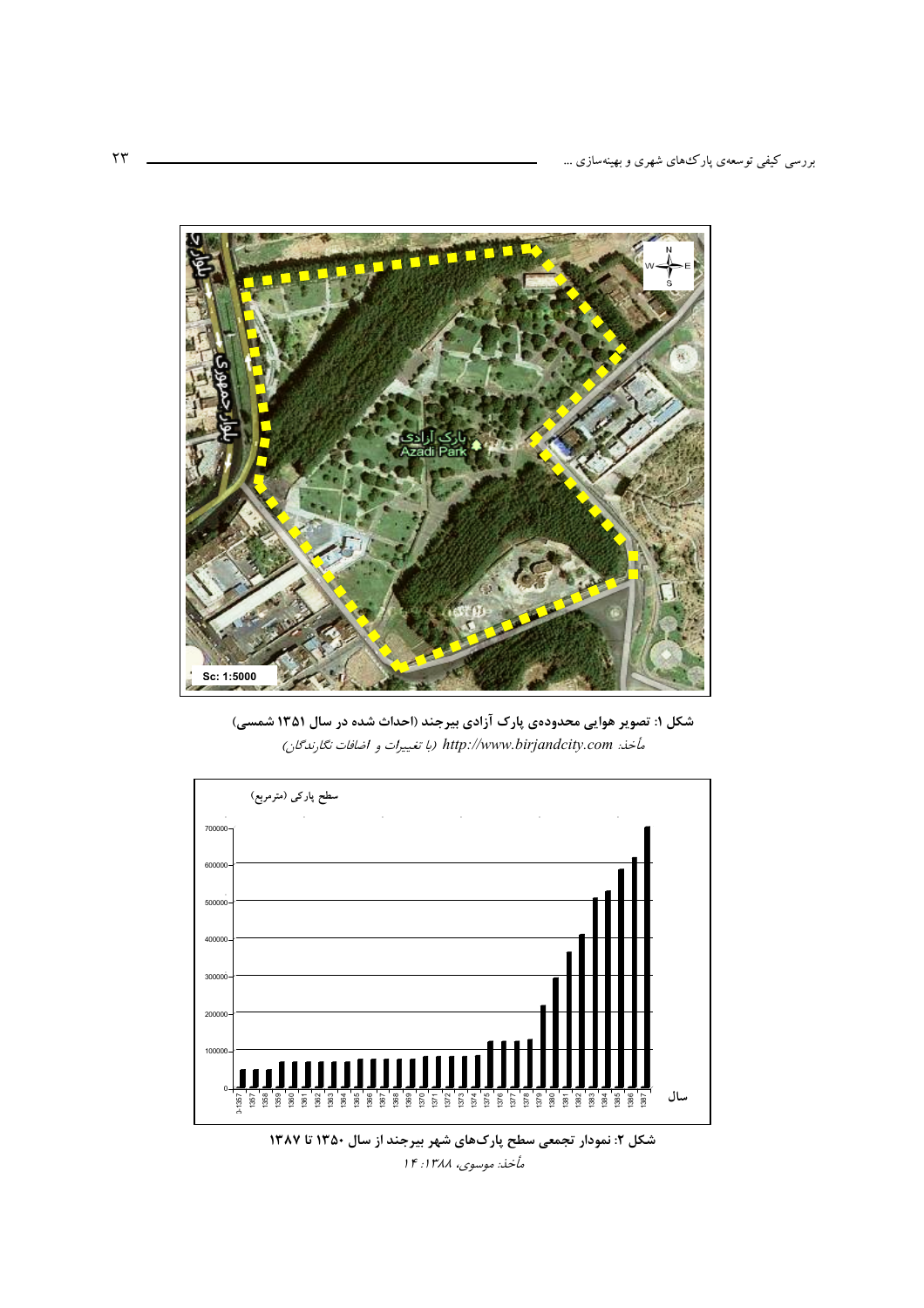

a l

شکل ۳: نقشه موقعیت جغرافیایی بیرجند در استان خراسان جنوبی مأخذ: نگارندگان



شکل ۴: نقشه پراکنش پارکهای شهری بیرجند مأخذ: http://maps.google.com (با تغييرات و اضافات نگارندگان)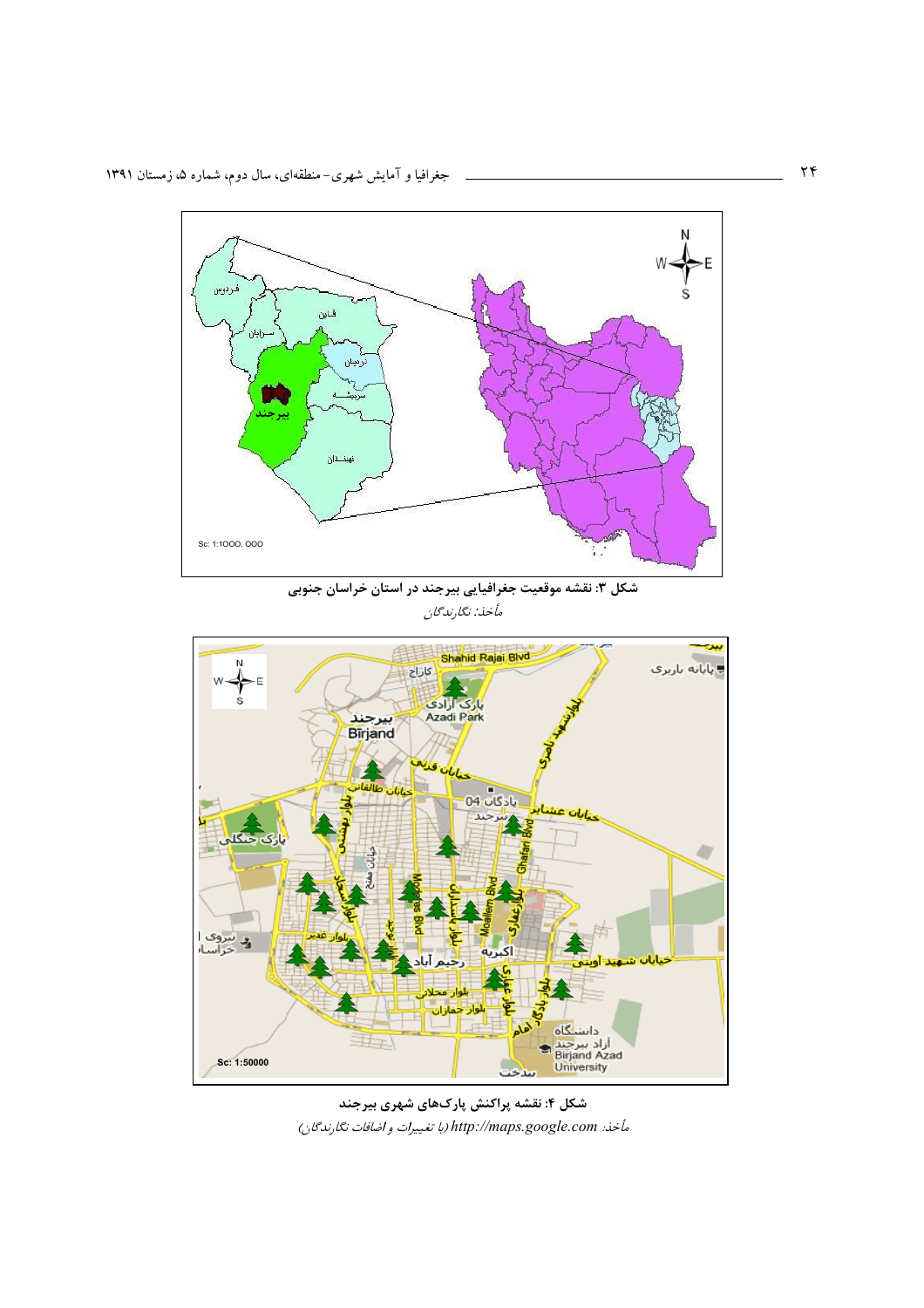## طرح مسأله

محدودهی موردمطالعه در این پژوهش، شهر بیرجند (مرکز استان خراسان جنوبی) است (شکل های ۳ و ۴). هماکنون، علي رغم وجود تنشهـاي محيطـي از قبيـل خشکی اقلیم، کمبود منـابع آبـی و خشکسـالی هـای متناوب *(احمدیان، ۱۳۷۴: ۲۵۹)*، سرانه فضای سبز شهر بیرجند، ۱۱/۵ متر مربع است *(سازمان پارکهـا و فضـای* سبز شهر بیرجند، ۱۳۸۸). همچنین بـا توجـه بـه اینکـه یکی از برنامههای اصلی سازمان یارک\$ا و فضـای سـبز شهر بیرجنـد، حفـظ و تـداوم رونـد توسـعهى كمّـى و کیفی فضای سـبز شـهری اسـت، توجـه بـه نیازهـا و نظریات شهروندان در این خصـوص از اهمیـت شـایانی برخوردار است. بر این اساس مسألهى اصلى این تحقیق عبـارت اسـت از اينكـه ديـدگاه شـهروندان دربـارهي توسعهی کیفی پارکهای شهر بیرجنـد چیسـت تـا در برنامهریزیهای آتی بتوان به آن توجه نمـود. از طرفـی بـا وجــود اســتقبال زيــاد شــهروندان از فضــاهاى ســبز عمومی و پارکها در فصلهای تابستان و بهار، این فضــاها در فصــلهــاي ســرد ســال، تقريبــأ خــالى از بازديدکننده بوده که بـا توجـه بـه هزينـههـاي بـالاي نگهداری و مدیریت فضاهای سبز شهری، علتیابی و ارائهي راهكارهايي جهت رفع اين نقيصه، از انگيزههـاي انجام این پژوهش مے باشد.

#### بحث

## عملکردهای اجتماعی- روانی پارکهای شهری

امروزه شهرهای پایدار، هماهنگ و همراه با حضور طبيعت توسعه مي يابـد. كمبـود فضـاهاى سـبز وباز، هزینههای مدیریت شهری و اجتماعی را افزایش داده و در طول زمان شهر را غیرقابل سکونت میسازد *(یاوری،* //٣/١٣٨٧. از این رو با محدود شدن و تقلیل فضاهای طبیعی داخل شـهرها و کـاهش تمـاس شـهروندان بـا عناصر طبیعی، احیای ارتباط انسان با طبیعت، باید بـه عنوان یکی از عناوین اصلی طرحها و برنامههای شهری

مطرح شود *(نقی زاده، ۱۳۸۴: ۲۸۸)*. یارک بـه فضـاهای سـبز عمـومي اطـلاق مـيشـود كـه رابطـهي انسـان شهرنشین را با محیط طبیعی تقویت، و آلـودگی هـای محیط زیستی را کاهش میدهد. پارکها، عرصـههـایی به منظور معرفی و حفاظت از تنوع زیستی و بستری مناسب جهت فعالیتهـای علمـی، فرهنگـی، هنـری و آموزشي شهروندان مےباشـند. افـزون بـر ايـن، ايجـاد زمینههایی مطلوب جهت کاستن از فشارهای روحے و روانی و کاهش تنش های ناشی از زندگی در محیطهای سخت شـهري و ايجـاد گسـترهاي بـراي ارتقـاء روابـط شهروندی، توسعه پارک@ای شهری را الزامآور مے سازد (سازمان پارکها و فضای سبز شهر تهران، ۱۳۸۶).

امروزه نیز روان شناسان ثابت کردهانـد کـه نزدیـک كردن مردم به طبيعت و گردهم أوردن اقشار مختلف، بـرای ایجـاد تعـادل روانـی هـر جامعـه ضـرورت دارد (روحانبي، ۱۳۷۱. ۲۰؛ نقبي زاده، ۱۳۸۴. ۳۱۳).

محیطشناسان هم معتقد هستند که با ایجاد فضای باز و پارک، میتوان در کنـار بهسـازی محـیط زیسـت، شـرايطي بـراي زنـدگي بهتـر و سـالمتـر فـراهم آورد : 1۳۸۹ McClure and Bartuska, 2007: پورتئوس، 1۳۸۹: ١٥٧-١٥۶). از اين رو آثار شفابخشي و درماني جسماني، روانی و اجتماعی تماس و یا مشاهده طبیعت به لحـاظ ايجاد آرامش، و افزايش قواي خودترميمي، از نظر علـم روانشناسی محیطی امری ثابت شده است (اصین زاده، ١٣٨۶: ٢٩۵). منشور اتباوا در سبال ١٩٨۶، عبواملي همچون ارتقای شـرایط زیسـتمحیطـی و بهبـود رفـاه اجتماعی را در راستای افزایش سلامت عمـومی عنـوان می نماید (بون و مدرس، ۱۳۸۸: ۱۲۳). از این رو یارکها و فضاهای سبز مے تواننـد از جنبـههـای مختلـف در ارتقای شاخصهای سلامت شـهری و منـافع اجتمـاعی مؤثر واقع گردند، که برخی از مهمترین ایـن جنبـههـا میتواند به زمینههای تفریحی، ایجاد زیستگاهی مناسب برای حیـات وحـش، کـاهش بـیءـدالتیِهـای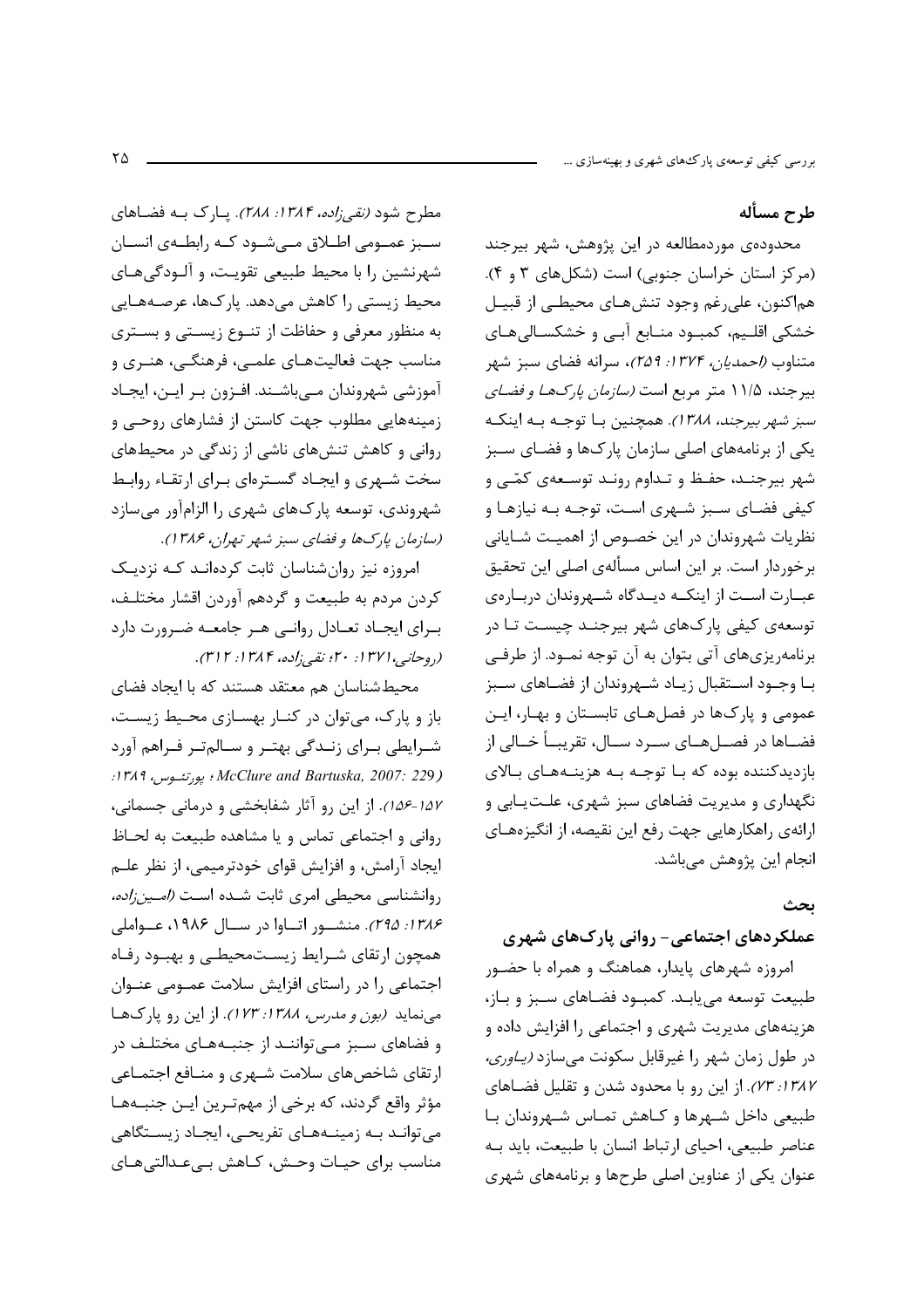جغرافیا و آمایش شهری-منطقهای، سال دوم، شماره ۵، زمستان ۱۳۹۱

و بهینــهســازی اســتفاده شــهروندان از فضــاهای ســبز، بستگی زیادی به اوضاع اقتصادی- اجتمـاعی جامعـه و افراد آن دارد.

بافتهها

تجزیه و تحلیـل دادههـای اجتمـاعی در چـارچوب گروهبنديهاي محل سكونت، سن، جـنس، تحصـيلات، اشتغال و میزان درآمـد انجـام گرفتـه و بـر اسـاس آن، نتایج حاصل از پرسشنامه در خصوص متغیّرهای فضای سبز شهري (الويتها و نيازها) مورد تحليل قرار گرفتـه است. این روش کـه بـه وسـیله 'ORRRC ارائـه شـده است، بر اساس روابط و عوامـل اقتصـادي- اجتمـاعي و شرایط موجود پارکھا و فضاهای سـبز عمـومے، نقـش این مکان هـا را در شـهر ارزیـابی مـی کنـد *(محمـدی و* همكان علالان ١٣٨٤.

در این روش که مبتنی بر مصاحبه انجام می گیـرد، عوامل مختلف اقتصادي- اجتمــاعي (درآمــد، آمــوزش، اشتغال، محـل سـكونت، سـن، جـنس) و رابطـه ايـن متغيّرهـا بـا نــوع فعاليــتهــاي تفرجگــاهي ســنجيده می شــود. بــر پایــهی نتــایج بــه دســت آمــده، تقاضــای تفرجگاهي آينده با توجـه بـه تغييـرات احتمـالي ايـن متغیّرها، پیشبینی میشود *(مجنونیان، ۱۳۷۴: ۲۵-۲۵)*.

یافتههای کلی این پژوهش در قالب جـدول شـماره ١ ارائه گرديده است.

در بررسی انجام گرفتـه مشـخص شـد کـه اسـتفاده از پارکھای سطح شهر (در مقابل سایر امکانات تفریحے مانند سینما، کوهنوردی و باشـگاه ورزشـی و اسـتخر)، الويت تفريحي بيشتر شـهروندان بيرجنـدي اسـت. بـه طوری که استفاده از یارکهای شهر بیرجند، ۶۵ درصد از تفریح شهروندان را به خود اختصاص داده است. همچنین بیشتر شهروندان از محل سکونتشـان در مدتی کمتر از نیم ساعت، به یک پارک یا فضـای سـبز

زیست محیطی، و ارتقای زیبایی محیط شـهری اشـاره نمايد (جيمن، ١٣٨۶: ١٣١).

ارتقای بهرهوری اجتماعی پارکهای شهری

هر چـه پـارک@ای شـهری در جـذب جمعیـت و خـدمات٫سـاني بـه مـردم موفـقتـر باشـد، بهـرهوري اجتماعی آن نیز ارتقا بیشتری خواهد یافت. بـرای ایـن منظور ضـروري اسـت ايـن مكـانهـا، واجـد شـرايط و معيارهاي مديريت پارکها (ايمني، امنيـت، تجهيـزات، تسهیلات، دسترسـی راحـت، سـازگاری و همـاهنگی و مديريت فعال) باشند. اساساً هـر چقـدر فضـاهاي ســبز عمومي با عرضـه خـدمات فرهنگـي و اجتمـاعي حتـي واحدهای اداری- خـدماتی کوچـک، تلفیـق و ترکیـب گردد، این امر با موفقیت بیشـتری تـوأم خواهـد شـد (بستعيدنيا، ١٣٧٩: ١٣٩- ١٣۶). همچنسين تمسايلات، انگیزهها و ترجیحات مردمی برای استفاده از فضاهای ســبز شــهري، ماننــد جســتجوي تنــوع و كيفيــت و مطلوبيــت احساســـي (يورتئـــوس، ١٣٨٩: ۵٨)، عامـــل تعیــین کننــدهای اســت کــه مــی توانــد مــورد توجــه برنامه ریزان و مدیران شهری قرار گیرد. زیرا هر طیفی از جمعیّت با ویژگیهای جمعیّتشناختی ویژهی خــود، تقاضای تفرجگاهی ویژهای خواهد داشت کـه بایـد در عرضهي امكانات تفرجگاهي ملحوظ شـوند *(مجنونيـان،* ۱۳۷۴: ۲۰؛ ایرانسه بهبهسانی و رازی مفتخسر، ۱۳۸۴: ۹۵). بنابراین طراحی محیط و منظـر بایـد در طـول زمـان امکان برآورده ساختن بیشترین دامنـهی کـاربریهـا را فراهم ساخته و بـه صـورتي باشـد كـه اسـتفاده از آن توسط گروه خاصی در زمـان خـاص، اسـتفاده از آن را توسط گروه دیگری و در زمانی دیگر محدود نسازد. بـه این ترتیب طیف وسیعی از استفاده کنندگان میتواننـد در طول دورانهای زمانی استفاده از فضـا، بـه حـداکثر , ضايت از فضا دست پيدا كند *(ماتلاك، ١٣٧٩: ٢٨۶)*. از این رو تعیین برنامههای آتی توسعه پارکهای شـهری

۲۶

<sup>1-</sup> U.S. Outdoor Recreation Resources Review Commision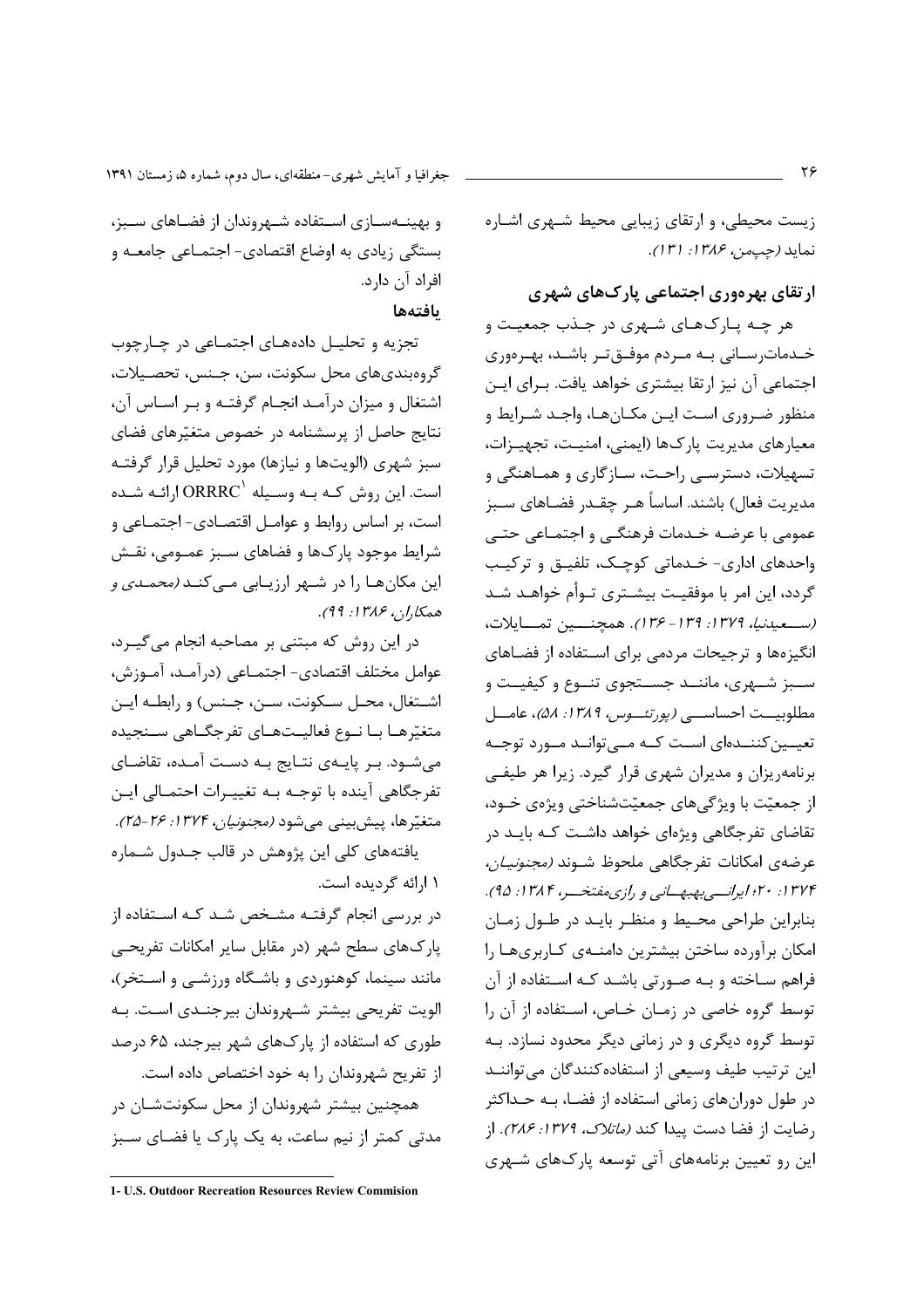همسایگی و محلهای حدود ۶۵ درصد استفاده مـردم را شامل میشود. این امر ناشی از کمبود زمینهای بـازی کودکان و پارکهای بزرگ حومهای با امکانات تفرجـی است، از ایـن رو حـدود ۵۶ درصـد پاسـخدهنـدگان، توسعهی پـارکـهـای بـزرگ حومـهای را الويـت اصـلى توسعهی یارکھا در بیرجند می دانند. قابل استفاده، دسترسی دارند. ۵۸ درصد شهروندان به صورت هفتگی و ۲۲ درصد آنهـا بـه صـورت ماهانـه از پارکھای شهر استفاده می نمایند. همچنـین مشـخص شد که قالب اصلي مراجعه مردم به پارکها، خــانوادگي و پس از آن مراجعه به پـارک&ا در قالـب گـروههـای دوستی در مرتبهی بعدی قرار دارد. نکتهی قابل توجـه این است که حدود ۹۳ درصد استفادهی شـهروندان از پارکها، در دو فصل تابستان و بهار انجام مـیشـود. در مورد مقیاس پارکهای مورد استفاده، پارکهای

|              | توزیع نحوه پاسخگویی در نمونه به درصد       | رابطه مورد بررسي        |               |                            |  |
|--------------|--------------------------------------------|-------------------------|---------------|----------------------------|--|
| باشگاهواستخر | كوهنوردى                                   | پارک                    | سينما         | الويت تفريحي               |  |
| $\lambda$    | $\mathbf{Y} \, \Delta$                     | $\mathcal{S}\Delta$     | ٢             |                            |  |
| سالانه       | فصلى                                       | ماهانه                  | هفتگی         | فواصل مراجعه به پارکها     |  |
| $\lambda$    | $\mathbf{r}$                               | $\Delta\lambda$         | $\bar{\zeta}$ |                            |  |
| خانوادگی     | گروهیِهمکاران                              | گروهىدوستانه            | انفرادي       | قالب اصلی                  |  |
| 55           | $\mathcal{L}(\mathcal{A})$ .               | $\mathsf{r}\mathsf{q}$  | $\lambda$     | مراجعه به پارکها           |  |
| زمستانوبهار  | پاییز و زمستان                             | تابستان وپاييز          | بهاروتابستان  | ترجيحات فصلى               |  |
| $\mathbf{r}$ | $\mathcal{O}(\mathcal{A}^{\mathcal{A}})$ . | $\Delta$                | 95            | در استفاده از پارکها       |  |
| حومەشهرى     | ناحيهاىومنطقهاى                            | محلهاى                  | همسایگی       | مقیاس پارکهای مورد استفاده |  |
| $\lambda$    | $\mathsf{Y}\mathsf{F}$                     | $\mathbf{r} \mathbf{r}$ | $\tau\tau$    |                            |  |
| باغ گلها     | زمینبازی کودکان                            | همسايگىومحلەاي          | حومه شهرى     | الويت در توسعه پارکها      |  |
| ٩            | $\mathsf{r}\mathsf{r}$                     | $\mathcal{N}$           | $\Delta$ ۶    |                            |  |

| جدول ۱: یافتههای کلی در مورد شهروندان و رابطهی انها با پارکهای شهری در بیرجند |  |
|-------------------------------------------------------------------------------|--|
|-------------------------------------------------------------------------------|--|

مأخذ: نگارندگان

## محل سكونت

یکی از اهداف مطالعه بر اسـاس محـل سـکونت افـراد، بررسی دسترسی راحت است. مطالعات انجامشده نشان میدهد هر چه فضاهای سـبز بـا سـهولت بیشـتری در دسترس باشند، سلامت جامعه از نظر جسمی و روانبی افزايش خواهد يافت (Velarole, et.al, 2007؛ به نقل از امین زاده، ۱۳۸۷: ۱۸۰). اصل بر این است که مکان پایی و توزیع فضایی فضای سبز عمـومی بـر حسـب سلسـه

مراتب، متناسب ساختار فضـایی شـهر باشـد *(سـعیدنیا،* ١٣٧٩: ١٣٨). به عبارتي ارتباط انسان با فضاى سبز بايد در یک سلسله مراتب منطقی از واحد مسکونی تـا کـل شهر و فراتر از آن (طبیعت خارج شهر) به نحو مطلـوب برقرار شود *(نقي زاده،۱۳۸۶: ۴۵۲؛نقي زاده، ۱۳۸۴: ۳۱۲).* در بررسی صورت گرفته مشخص شد، شهروندان ناحیه ۴، کمترین زمان و ساکنان ناحیـه ۱ بـیش از سـاکنان سایر نواحی شهری برای رسیدن به پارک، زمان صرف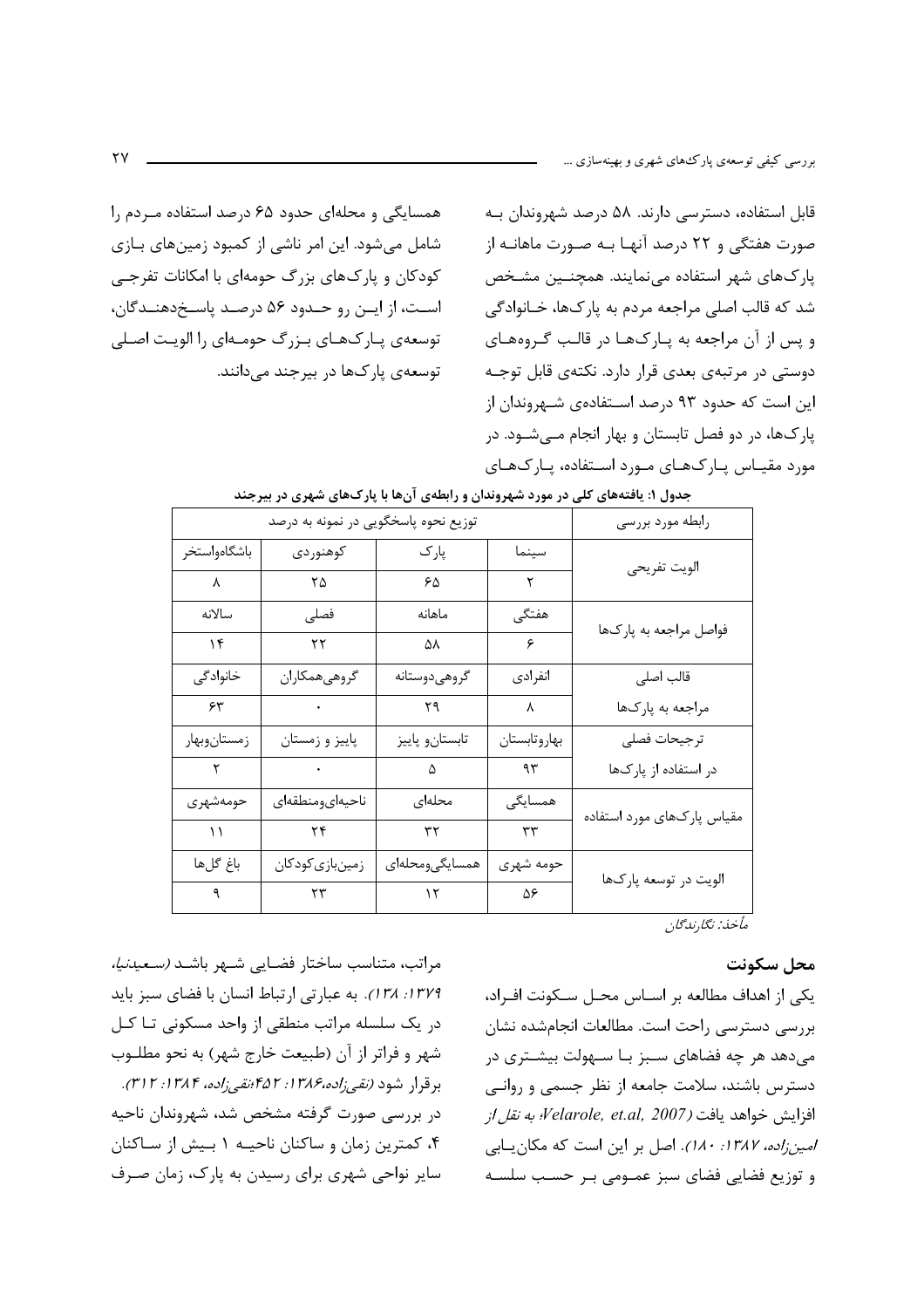می کنند. در بحث شناسایی مقیـاس یـارکھـای مـورد استفاده در نواحی مختلف شهر، شـهروندان ناحیــه ۱ و ۳ بیشتر از پارکهای محلهای و سـاکنان ناحیـه ۲ و ۴ بیشتر از پارکهای همسایگی استفاده میکنند. امـا در كل ميزان استفادهي شهروندان ناحيه ۴ از پارکهاي همسایگی بیش از سایر شهروندان است. البته ایــن امــر می تواند مربوط به توسعهی پـارک@ای همسـایگی در این ناحیه باشد. کمبود پارکهای همسایگی در ناحیـه ۱ شهری موجب گشته که شهروندان این ناحیـه بـیش از بقیه نسبت به ضرورت توسعهی ایـن نـوع یـار کـهـا، تأكيد نمايند.

#### سن

در این بخش مشخص شد که افـراد زیـر ۱۵ سـال، بیشترین زمان و افراد بالای ۵۰ سال، کمترین زمـان را از محل سکونتشان برای رسیدن به یک پـارک صـرف می کنند. علت این امر نیز بر اساس یافتـههـای همـین پژوهش قابل توضیح است. به طوری که گروه سنی زیر ۱۵ سال بیشتر از پارکهای محلهای، افراد ۱۵-۳۰ بیشتر از پارکهای ناحیهای و منطقهای، افراد ۳۰-۵۰ و بالای ۵۰ سال نیـز بیشـتر از پـارکهـای همسـایگی استفاده می کنند. بنابراین تفاوت زمان صرف شده برای رسیدن به پارک در میان گروههای سنی مختلف، ناشی از تفاوت مقیاس پارکھـای مـد نظـر هـر يـک از ايـن گروهها میباشد (شکل ۵). همچنین از نظر میـزان مراجعه به پارک (هر چند وقت یکبار)، افراد بالای ۵۰ سال بیشترین مراجعـه هفتگـی و افـراد زیـر ۱۵ سـال کمترین مراجعه هفتگی به پـارک@ا را دارنـد. در ایـن تحقیق همچنین مشخص شد که بیشترین مراجعه بـه پارکها در قالب گروههای دوستی را افراد ۲۰-۳۰ و بالای ۵۰ سال، و بیشترین استفاده خـانوادگی از ایـن فضاها را افراد زیبر ۱۵ و ۳۰ -۵۰ سال دارنــد.

شهروندان زیر ۱۵ سال، بیش از سایر گروههای سنی به استفاده از پارکها در فصل پاییز علاقه نشان دادهانــد. در زمینــهی ســنجش میــزان الویــتبنــدی گروههای مختلف سنی در خصوص توسعهی پارکهای جدیــد، بیشــترین علاقمنــدی نســبت بــه توســعهی یارکهای همسایگی و محلهای را گروه سـنی زیـر ۱۵ سال، بیشترین علاقمندی نسبت به توسعهی زمینهای بازی کوکان و پارکهای شادی را گروه سنبی ۳۰-۵۰ سال و بیشترین علاقمندی نسبت به طراحـی و ایجـاد باغ گلها را گروه سنی بالای ۵۰ سال ابراز نمودهاند.

#### جنس

از مجموع پاسخدهندگان، ۵۴ درصد را مـردان و بقیـه زنان میباشد. توزیع جنسی و سنی پاسخدهنـدگان بـه پرسشـنامه در گروههای مختلـف سـنی در شـکل ۶ مشاهده می شـود. بـر اسـاس ایـن تحقیـق، مراجعـهی هفتگی و ماهانه مردان بیش از زنان، و میزان مراجعهی هفتگی افراد متأهل به پارکها بیش از مراجعه هفتگـی افراد مجرد است. همچنـین مشـخص شـد کـه نسـبت مراجعهي افراد متأهل بـه صـورت خـانوادگي، بـيش از افراد مجرد است. در مقابل میزان استفادهی افراد مجرد از پارک&ای شهری در قالبهـای انفـرادی، گـروههـای دوستی و گروههای همکار، بیش از افراد متأهـل اسـت. علاوه بر این، میزان مراجعه خانوادگی زنان به پارکها بیش از مردان است. بر اساس نتایج بـه دسـت آمـده از این تحقیق، زنان بیشتر از مردان، و افراد مجرد بیشتر از افراد متأهل، به گـردش در پـارک@ا در فصـلهـای زمستان و بهـار، علاقمنـد هسـتند. زنـان و شـهروندان متأهل بیشتر از یارکهای نزدیک محـل س*تــــــاف*تشــان (پارکهای همسایگی)، مردان بیشتر از پارکهای محلهای و شهروندان مجرد بیشتر از پارکهای ناحیهای و منطقهای، استفاده می نمایند.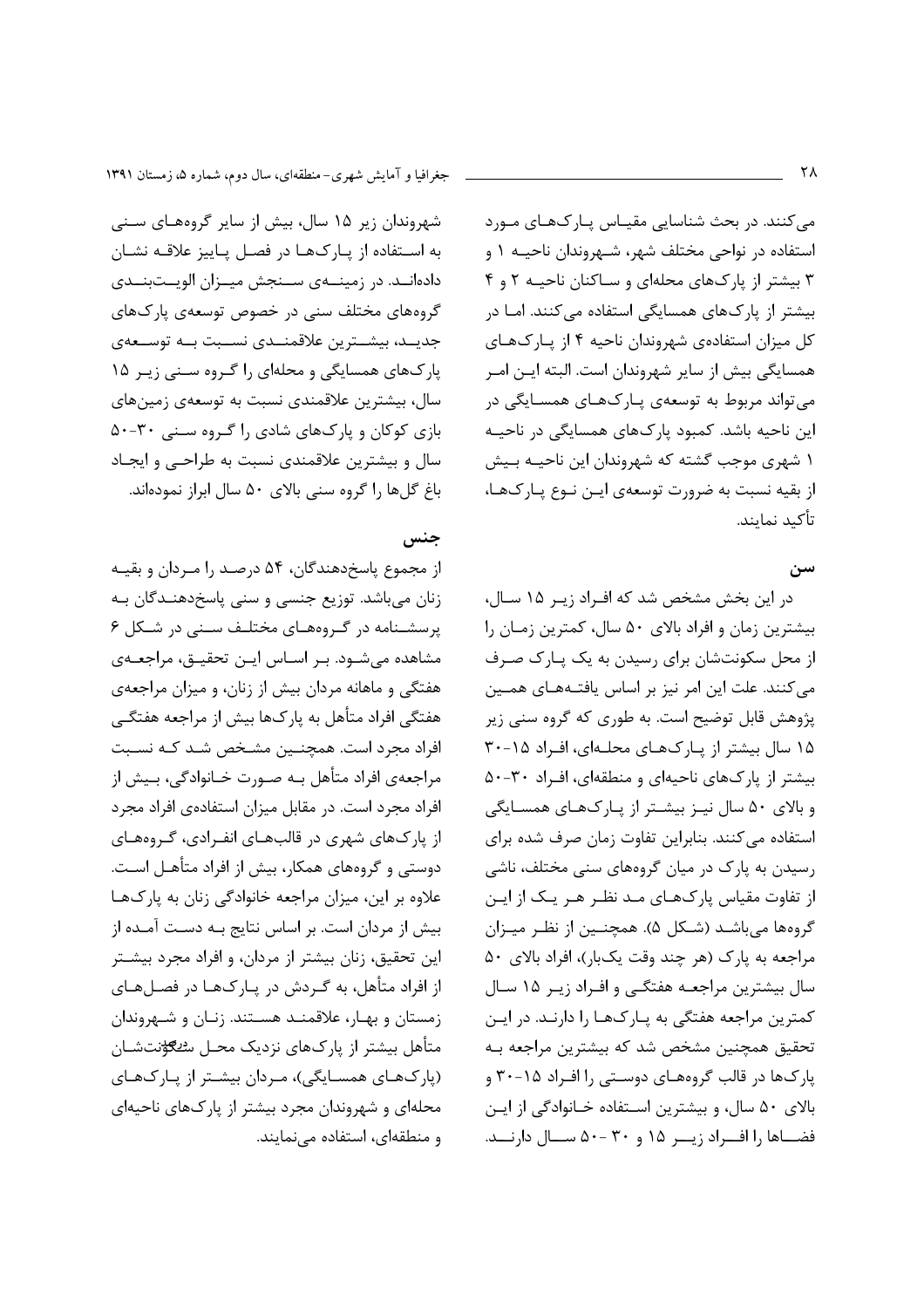

شکل ۵: انواع پارکهای شهری مورد استفاده به تفکیک گروههای سنی مختلف مأخذ: نگارندگان



شکل ۶: ساختار سنی و جنسی پاسخدهندگان به پرسشنامه مأخذ: نگارندگان

شده، فواصل مراجعه آنها به پارکها کاهش یافته، بـه طوری که همهی افراد با درآمد ماهانه بالای ۷۰۰ هزار تومان، به صورت هفتگی، در قالب گروههای خـانوادگی و در فصلهای بهـار و تابسـتان، از پـارکهـا اسـتفاده می نمایند. همچنین شهروندان با درآمـد ماهانــهی زیـر ۱۰۰ هزار تومان، بیش از سایر گروههای درآمـدی، بـه استفاده از پارکها در قالب گروههای دوستی، علاقمنـد هستند. افراد با درآمد بین ۳۰۰ تــا ۷۰۰ هـزار تومـان، بیش از سایر گروهها به استفاده از یارک&ا در فصلهای زمستان و بهار، می پردازند. همچنین تمامی شـهروندان در آمد

در بررسی میزان درآمد ماهانه مشخص شد ۳۷/۵ درصد پاسخدهندگان، از درآمد زیر ۱۰۰ هـزار تومـان، ۳۶/۵ درصد بین ۱۰۰ هزار تا ۳۰۰ هزار، ۲۴/۵ درصد بین ۳۰۰ تا ۷۰۰ هزار و ۱/۵ درصد از درآمد ماهانـه بالای ۷۰۰ هزار تومان برخوردار هستند. کمترین زمان را افراد با درآمـد بـالای ۷۰۰ هـزار تومـان و بیشـترین زمان را افراد بـا درآمـد زيـر ١٠٠ هـزار تومـان، بـراي رسیدن به یک پارک صرف میکنند. نکته قابـل توجـه در این زمینه این است که هر چه درآمـد افـراد بیشـتر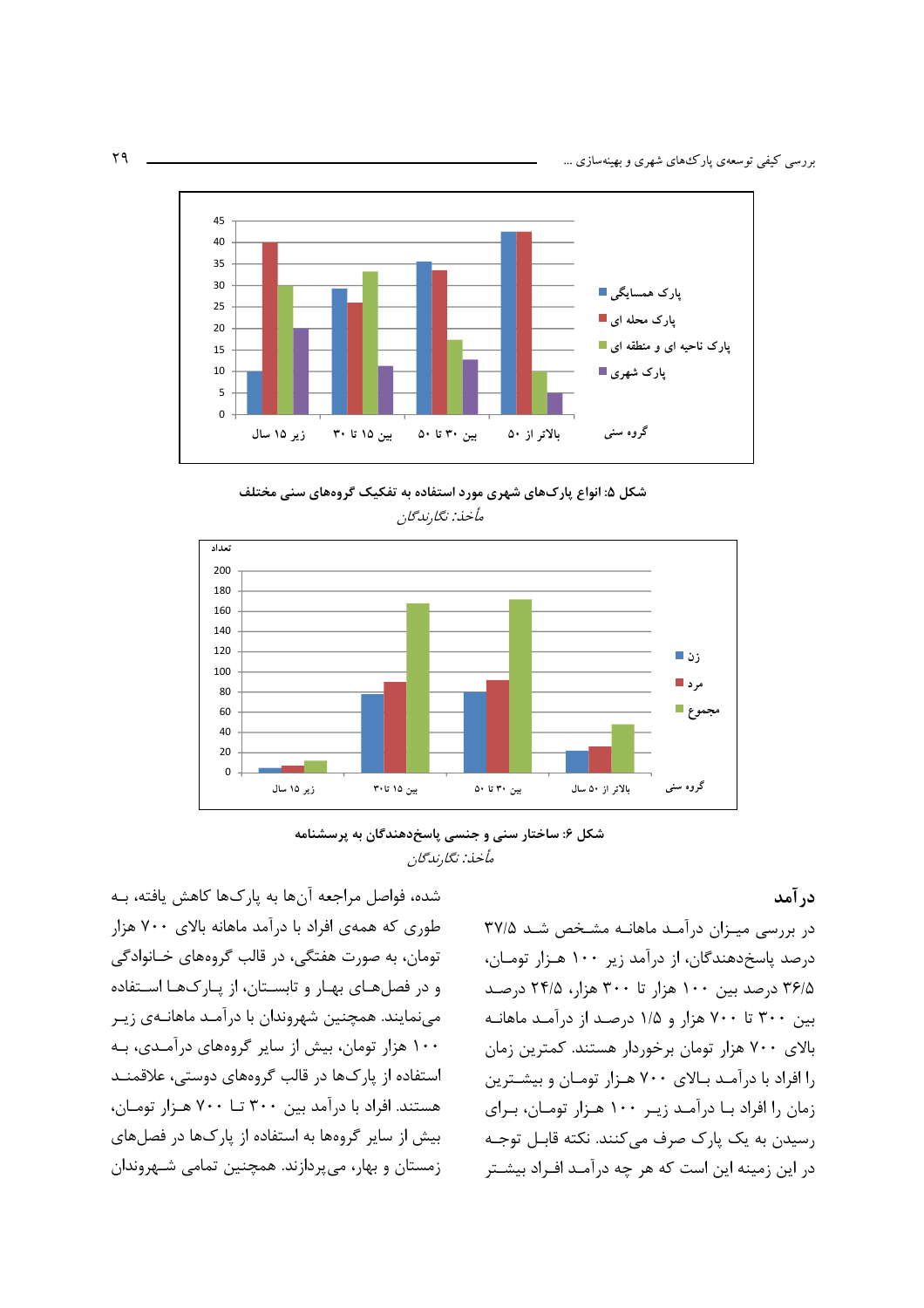جغرافیا و آمایش شهری–منطقهای، سال دوم، شماره ۵، زمستان ۱۳۹۱

درصد  $120$ 100 80 پارکهای بزرگ حومه ای <mark>"</mark> 60 پارکهای همسایگی و محله ای ■  $\overline{10}$ زمینهای بازی کودکان ۱ 20 باغ گلها ■  $\Omega$ زیر ۱۰۰ هزار از ۳۰۰ تا ۷۰۰ هزار از ۱۰۰ تا ۳۰۰ هزار بالای ۷۰۰ هزار میزان درآمد (تومان)

جديدالاحداث مى دانند (شكل ٧).

با درآمد بالای ۷۰۰ هزار تومان، توسـعهی پـارکـهـای بزرگ حومهای را، الویت اصلی توسعهی پارکهای

شکل ۷: اولویت گروههای مختلف در آمدی در خصوص توسعهی انواع پارکها مأخذ: نگا,ندگان

کــه میــزان مراجعــه هفتگــی افــراد بــا مــدرک کارشناسی ارشـد و دکتـری بـیش از سـایر گـروههـای تحصیلی است. در مقابل افـراد بـا مـدرک زيـر ديـپلم، كمترين مراجعه هفتگي به پاركها را دارنـد. بـر طبـق نتــايج ايــن تحقيــق، هــر چنــد بيشــتر افــراد از تمــام گروههای تحصیلی بـه صـورت خـانوادگی از پـارک&ا استفاده می نمایند، اما بیشترین مراجعه اف راد در قالب خانوادگی را افراد زیر دیپلم، و کمترین مراجعه در ایـن قالب را شهروندان با مدرک کارشناسی ارشد و دکتـری به خود اختصاص دادهانـد. از ايـن رو مطـابق شـكل ٨، بیشــترین اســتفاده از یــارکـهـا بــه صــورت انفــرادی و گروههای دوستی، مخصوص شهروندان با مـدرک کارشناسی ارشد و دکتری است.

تحصىلات

در بررسی صورت گرفته مشخص شده است که ۴۰ درصد از پاسخدهندگان دارای مدرک تحصیلی دیپلم و ٣٢ درصد نية داراي مدرك تحصيلي كبارداني يا کا, شناسی , هسـتند. همچنـین پاسـخگویان بـا مـدرک کارشناسی ارشد و دکتری تنها ۳ درصد از مجموع یاسخ دهندگان را به خود اختصاص دادهانـد. کمتـرین زمان را برای رسیدن به یک پارک، شهروندان با مدرک کارشناسیارشد و دکتری، و بیشترین زمان را افراد زیـر دیپلم صرف میکنند. این امر ناشی از سکونت بیشتر افراد تحصیل کرده در ناحیه ۴ شهری است که نسبت به سایر نواحی شهری، از سـرانه فضـای سـبز بـالاتری برخوردار است. این امر حتی در میزان مراجعه هفتگی شهروندان این ناحیه به پارکها مشهود است، به طوری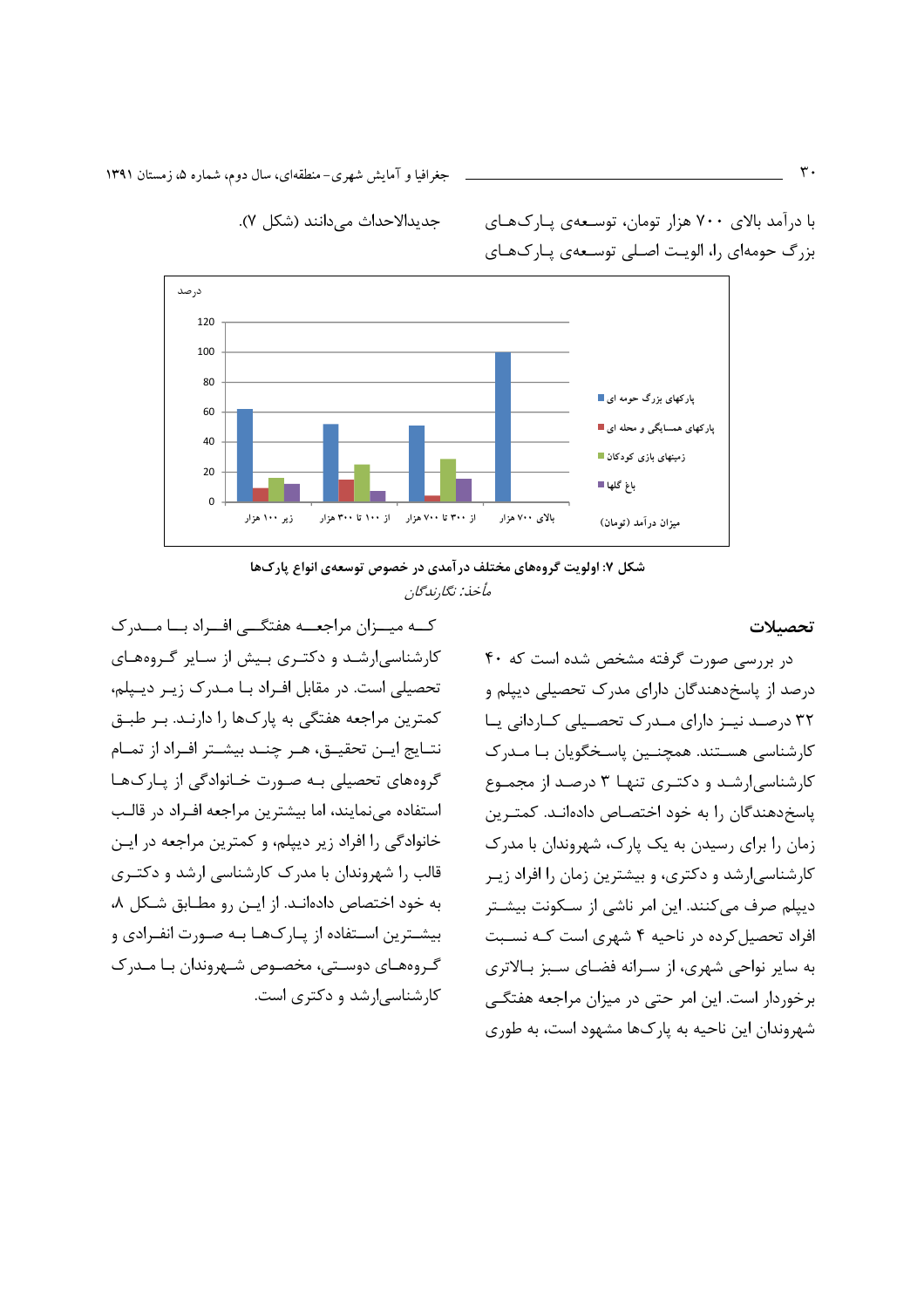



شغل

یکی دیگر از یافتـههـای ایـن بخـش آن اسـت کـه میزان مراجعه به پارکها در قالب گروههای دوستی در مورد افراد بیکار و جویای کار، بیش از سایر گـروههـای شــغلی اســت. شــهروندان بازنشســته بــیش از ســایر گروههای شغلی، اسـتفاده از پـارک را در مقابـل سـایر تفریحـات (ســینما، کوهنــوردی و باشــگاه ورزشــی و استخر)، ترجیح میدهند. همچنین مشخص شد که افراد خانهدار و بازنشسته، بیش تر از پارکهای محلهای، شهروندان شاغل، بیشتر از پارکهای همسایگی و افراد بیکار، بیشتر از پارکهای ناحیهای و منطقهای استفاده می نمایند. همچنین توسعهی پارکهای بزرگ حومهای از نظر شـهروندان بازنشسـته الويـت بـالاترى دارد. بـه عــلاوه بــراي توســعهي زمــينهــاي بــازي كودكــان و یار ک&ای شادی، افراد خانهدار اهمیت بیشـتری قائـل هستند.

از نظر وضعیت اشتغال، ۵۱ درصد افراد شـاغل، ۲۲ درصد خانـهدار، ۱۸ درصـد بیکـار و تنهـا ۹ درصـد را بازنشســتگان بــه خــود اختصــاص دادهانــد. از میــان گروههای شغلی مذکور، بازنشستگان کمتـرین زمـان را برای رسیدن به یک پارک صرف مـیکننـد. ایـن امـر می تواند ناشی از نوع پارکهای مورد استفاده این گروه، یعنی یارکهای همسایگی و محلهای باشد که به محـل سـكونت شــهروندان نزديـكتـر مــیباشــد. همچنــين مشخص شد که میزان مراجعه هفتگی به پـارک@ا در مورد افراد بازنشسته، بیش از سـایر گـروههـای شـغلی است (شکل ۹). به علاوه میزان مراجعهی انفرادی به پارکها در مورد این گروه شغلی بیش از سایرین است. تنها افرادی که از پارکها در قالب گـروههـای همکـار استفاده می کنند، افراد شاغل هستند.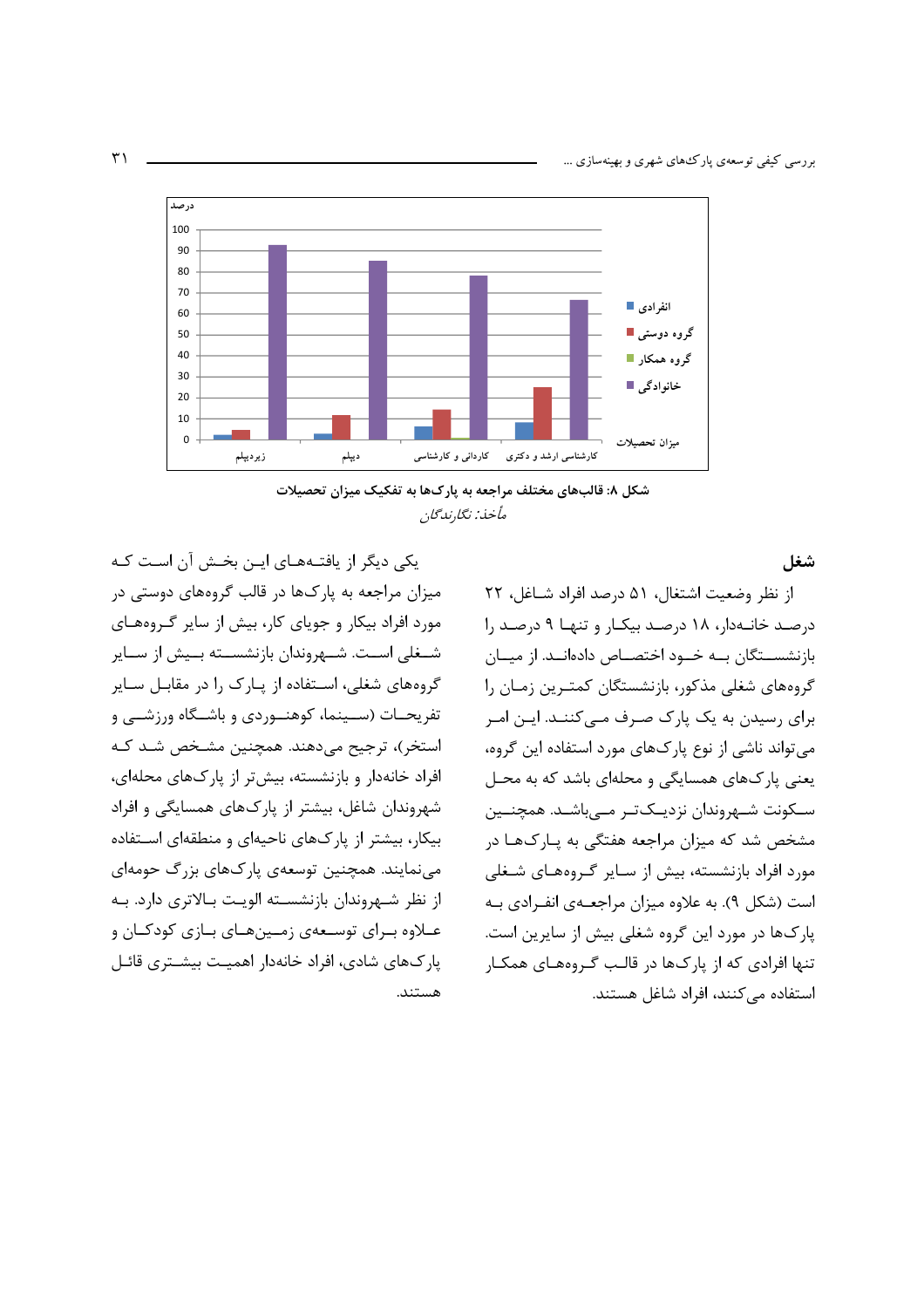همسایگی و همچنین پارکهای بسیار بزرگ، به عنوان

یکی از نیازهای اصلی مردم بیرجنـد مطـرح مـیباشـد.

نکتـهی دوم ایـن اسـت کـه پاسـخ گـویی بـه نیازهـا و

الویتهای متنوع شهروندان مختلف در مورد استفاده از

پـارکـهـای شـهری، یکـی از عوامـل تعیـین کننـده در

ارتقای ارتباط و تماس شـهروندان بـا طبیعـت شـهری

مے باشـد. بـر ایــن اسـاس، مهــمتـرین راهکارهـای

بهینهسازی استفادهی شهروندان از پارکهای شـهری در بیرجند، متناسب بـا نیازهـا و الویـتهـای مردمـی،

مواردی است که به عنوان نتایج اصلی این پـژوهش در

جدول شمارهی ٢ به آنها اشاره شده است.



مأخذ نگان با گان

نتيجه و پيشنهادها

مطالعهی حاضر با هدف آگاهی از نظرات شهروندان در خصوص توسعهی کیفی پارک هـای شـهری، جهـت تعیین نوع و میزان تقاضای تفرجگاهی، به انجام رسیده است. نتايج حاصل از اين تحليل، توجه بـه دو موضـوع محوری را در برنامهریزی آتی فضای سبز شهر بیرجنـد می طلبد. اول اینکه علـی رغـم افـزایش کمّـی سـرانهی فضای سبز شهری، با بررسی کیفی توسعه پـارکـهـا از ديــدگاه شــهروندان، برخــى از كمبودهــاى موجــود و الويتهاي توسعهي آتي، مشخص مـي گـردد. از جملـه این که توسعهی زمینهای بـازی کودکـان، پـارکـهـای

| راهكار پيشنهادى                                                                        | زمینه بهینهسازی                                |
|----------------------------------------------------------------------------------------|------------------------------------------------|
| توسعهی پارکهای همسایگی و محلهای                                                        | صرفزمان وطىفاصله كمتربراي دسترسىبه پاركها      |
| استقرار مراکز پرورش فکری، کتابخانه، و امکانات تفریحی و ورزشی در برخی از<br>پارکھای شهر | جلب توجه و نظر شهروندان نوجوان به پارکها       |
| افزایش تنوع گیاهی، طراحی کاربریها متناسب با فصلهای سرد، راهاندازی                      | افزایش انگیزههای مردمی و ترغیب آنان به سمت     |
| کارگاههای هنری و جشنوارهها و مسابقات فرهنگی و اجتماعی در پارکها                        | پارکهای شهری در فصلهای پاییز و زمستان          |
| ارائه خدمات تفریحی برای ردههای سنی مختلف، گروههای خانوادگی و گروههای                   | حفظ و ارتقاء قالبهای موجود مراجعه به پارکها به |
| دوستانه در قالب طراحی فضاهای مناسب                                                     | صورت خانوادگی و گروههای دوستانه                |
| ارتقای امکانات فرهنگی، هنری و اجتماعیپار کها                                           | فراهم آوردن زمينه استفادههاي انفرادياز پاركها  |
| احداث زمینهای بازی کودکان به صورت استاندارد                                            | بهرهمندسازی کودکان از فضاهای باز و سبز شهری    |
| طراحی و احداث پارکهای برونشهری و حومهشهری                                              | بهرهمندسازی شهروندان از فضاهای باز برونشهری    |
|                                                                                        | مأخذ: نگارندگان                                |

| جدول ۲: راهکارهای بهینهسازی استفاده شهروندان از پارکهای شهری در بیرجند |  |  |  |  |  |  |  |
|------------------------------------------------------------------------|--|--|--|--|--|--|--|
|------------------------------------------------------------------------|--|--|--|--|--|--|--|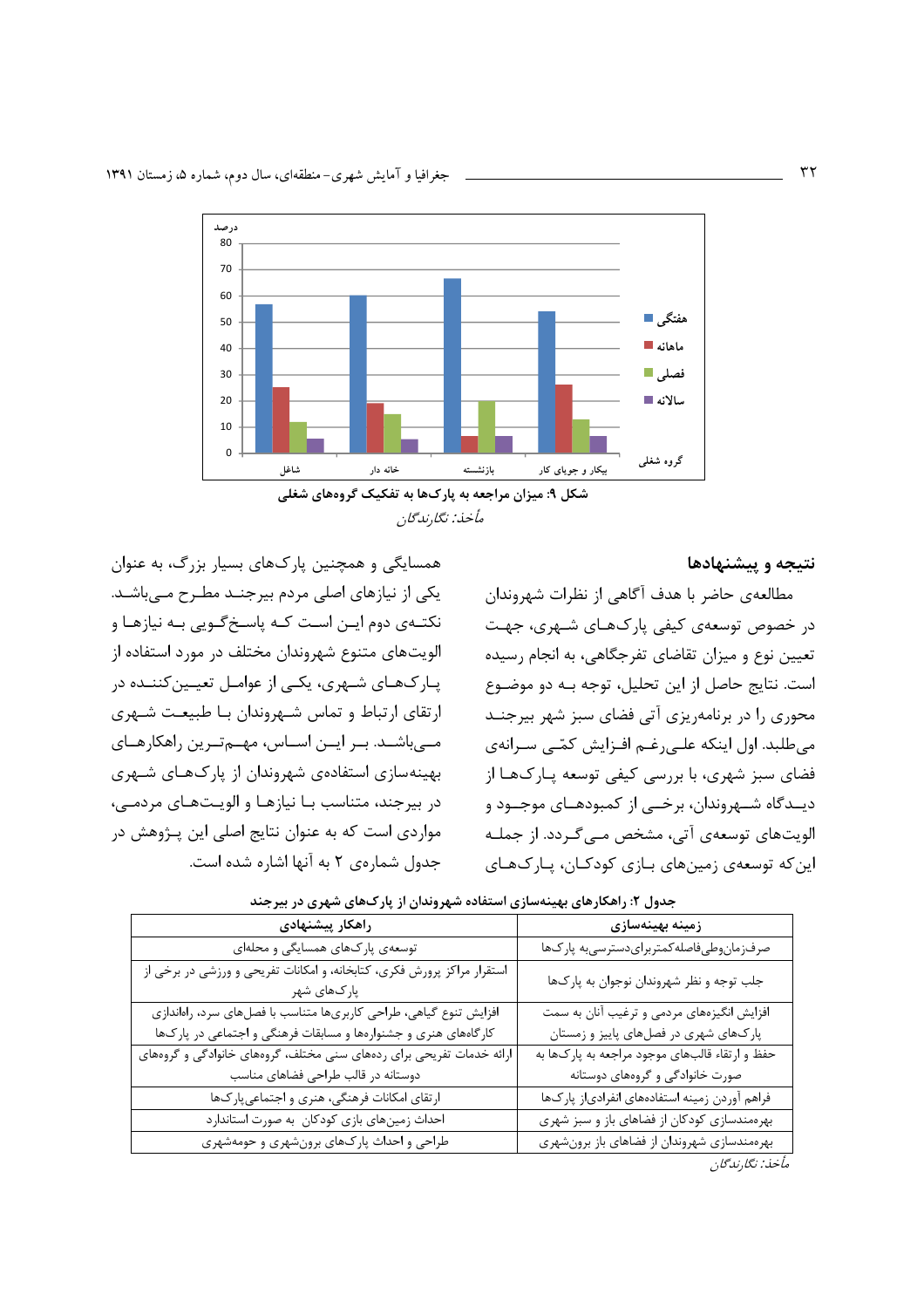فرهنگی و اجتمـاعی متناسـب بـا فصـلهـای سـرد در با توجه به بررسی پراکندگی جمعیت به تفکیک نواحی یارک&ا؛ زمینــهی اســتفادهی بهینــهی از یــارکـهـا در فصول سرد سال را مهيا ساخت. همچنــين از آنجــا كــه .<br>غالب مردم شهر بیرجند به صـورت خـانوادگی و یـا در قالب گروههای دوستانه به پارکها مراجعه مـینماینـد، در این جهت توصـیهی راهبـردی مـی;توانـد توجـه بـه نیازهای خانوادهها و گروههـای دوسـتی در پـارکـهـا و تلاش در جهت پاسخگویی به آنها باشـد. بـه عبــارتی ارائهی خدمات تفریحی برای ردههای سـنی مختلـف و گروههای خانوادگی، گروههای دوسـتانه یـا انفـرادی در قالب طراحی فضاهای مناسب الزامی است. اما در جهت غنی سازی اوقات فراغت جوانان و نوجوانان مـی بایـد بـا طراحي و ايجاد امكانـات فرهنگـي، هنـري و اجـتمـاعي زمینهی استفادههـای انفـرادی و گـروههـای همكـار از پارکها را نیز فراهم آورد. در پایان پیشنهاد مـیگـردد که به منظور برنامهریزی دقیقتر فضـای سـبز شـهری، بحث سرانهي كيفي فضاي سبز، عـلاوه بـر سـرانهي کمّی، مورد توجـه قـرار گیـرد، تـا بهـرهوری اجتمـاعی پارکها ارتقا یافته و زمینهی ارتباط و تمـاس بـیش از ییش شهروندان با طبیعت شهری مهیا گردد.

## منابع و مآخذ

١- احمدیان، محمـدعلی (١٣٧۴). جغرافیـای شهرسـتان بيرجنــد، چــاپ اول. مشــهد. انتشــارات مؤسســه چــاپ و انتشارات آستان قدس رضوي. ٢- امينزاده، بهناز (١٣٧٩). حكمت تماس با طبيعت در شهرهای مسلمین، نشریه صفه. سال دهم. شماره ٣١.تهران، دانشگاه شهید بهشتی. ۳- امینزاده، بهناز (۱۳۸۶). منـاظر شـهری شفابخشـی و منظردرماني با طبيعت، مجموعه مقـالات سـومين همـايش ملي فضاي سبز و منظر شهري. جلد اول. چاپ اول. تهـران. انتشارات مؤسسه فرهنگي اطلاع رساني و مطبوعاتي سازمان شهرداریها و دهیاریهای کشور.

شهری، از آنجا که سـاکنان ناحیــه ۱ بـیش از سـاکنان سایر نواحی شهری برای رسیدن به پارک، زمان صـرف می کنند، الویت توسعهی فضـای سـبز در ایـن ناحیـه، توسعهی یارکهای شهری در مقیاس همسایگی خواهد بود. چرا که کمبود پارکهای همسـایگی در ناحیـه ۱ شهری موجب گشته که شهروندان این ناحیــه بـیش از بقيه نسبت به ضرورت توسعهي اين نوع پارکها، تأكيد نمایند. از این رو یکبی از راهبردهـای اصـلی توسـعهی فضای سبز شـهر بیرجنـد بایـد توسـعهی پـارکـهـای شهری در مقیاس همسـایگی و محلـهای باشـد، تـا در آینده مردم بهخصوص کودکان، زنان و افراد سـالخورده با صرف زمـان و طـيّ فاصـله كمتـرى بـه يـاركـهـا و فضاهای سبز قابل استفاده دسترسی داشته باشند. با توجه به اینکه افراد زیـر ۱۵ سـال کمتـرین مراجعـه هفتگی بـه پـارکهـا را دارنـد، ارتقـای کمّـی و کیفـی جاذبههای پارکها (استقرار کاربریهای عمـومی و خــدماتي ماننــد مراكــز يــرورش فكــرى، كتابخانــه، سالنهای یخش و نقد فیلم، برخی فضاهای آموزشی، و امکانات تفریحی و ورزشی)، برای جلب توجه و نظر این

گروه سنی، از اهمیت خاصی برخوردار است. برای افزایش انگیزههای مردمی و ترغیب آنان به سمت طبیعت شهری در فصلهای سرد سال مےتوان با افزایش تنوع گیاهی و جذابیتهای فصلی پارکهای موجود از طریق افزایش استفاده از گونههای درختــی و درختچــهای دارای منــاظر زیبــا و بــدیع پــاییزی و زمسـتاني، طراحـي كـاربريهـا و عملكردهـاي بـديع متناسب با ویژگیهای فصلهای سرد، طراحی و احداث پـارکھـای موضـوعی بـا مفـاهیمی همچـون پـاییز و زمسـتان، طراحـبي و سـاخت كمـبهـا و فضـاهاي سرپوشیده، راهاندازی کارگاههای هنـری در فضـای بـاز یارک ها با هدف ارتقـای جـذابیت و بهبـود فضـا بـرای بازدیدکننـدگان، و بر گـزاری جشـنوارههـا و مسـابقات